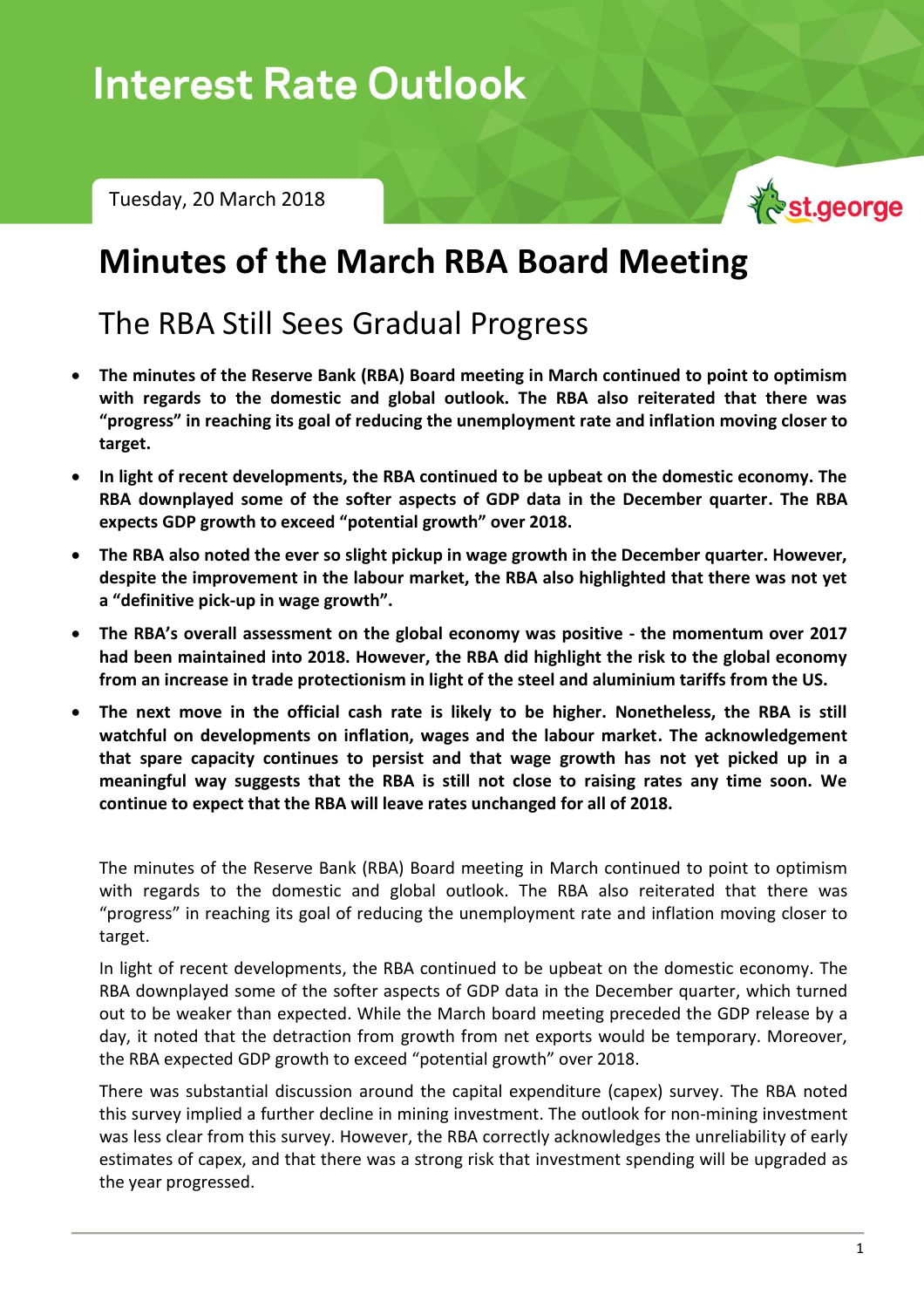The RBA also noted the ever so slight pick-up in wage growth in the December quarter. However, despite the improvement in the labour market, the RBA also highlighted that there was not yet a "definitive pick-up in wage growth".

The RBA's overall assessment on the global economy was positive, and that the momentum over 2017 had been maintained into 2018. However, the RBA did highlight the risk to the global economy from an increase in trade protectionism in light of the steel and aluminium tariffs from the US.

### **Implications**

The RBA continues to be mostly upbeat regarding the outlook for the global and domestic economy. The next move in the official cash rate is likely to be higher. Nonetheless, the RBA is still watchful on developments on inflation, wages and the labour market. The acknowledgement that spare capacity continues to persist and that wage growth has not yet picked up in a meaningful way suggests that the RBA is still not close to raising rates any time soon. We continue to expect that the RBA will leave rates unchanged for all of 2018.

> **Janu Chan, Senior Economist** Ph: 02-8253-0898